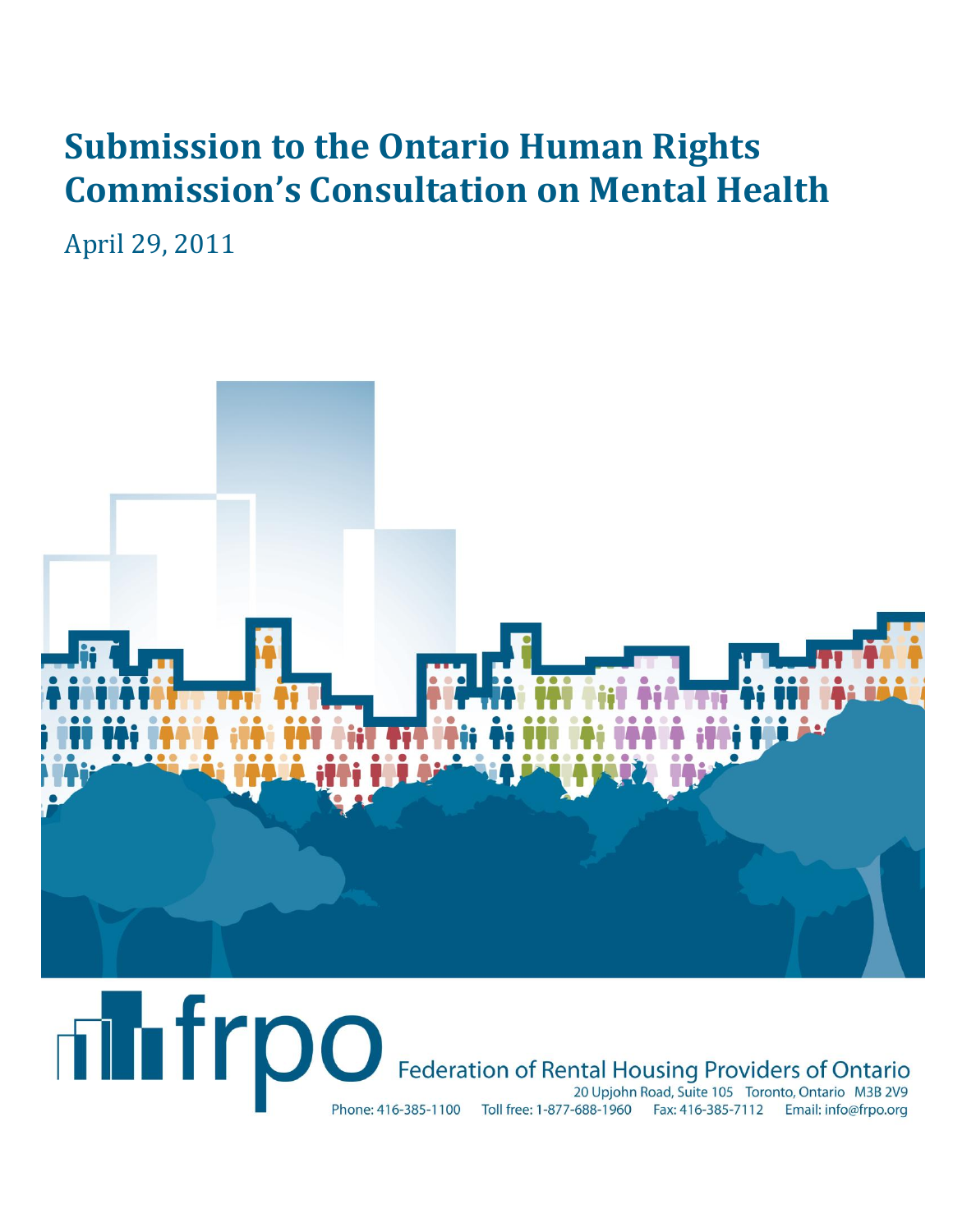## **About FRPO**

Since 1985, the Federation of Rental-housing Providers of Ontario (FPRO) has served as the voice of Ontario's rental housing industry, and now is the largest association in Ontario representing those who own, manage, build and finance residential rental properties. Our membership includes a diverse group of owners and managers, from those with one small building or a few units, up to the largest property management firms and institutional owners and managers, with more than 800 members in every area of Ontario, and with over 250,000 homes.

Our organization is a strong supporter of human rights compliance and regularly provides education to landlords about their responsibilities under the Human Rights Code. FRPO together with its members oppose discrimination in all its forms. In fact, our industry houses a disproportionately high number of visible minorities, recent immigrants, people with disabilities and households with low incomes, providing a valuable service to these households. We support inclusiveness and fair treatment for all.

## **Raising public awareness and addressing discrimination**

*What can the OHRC do to raise public awareness about human rights issues in rental housing, employment and services for people with mental health and addiction disabilities?*

We welcome any efforts the Ontario Human Rights Commission (the Commission), wishes to make to increase awareness. Greater awareness of rights and responsibilities will benefit all participants in the rental marketplace. We would be happy to work with the Commission in communicating human rights policies, responsibilities and obligations to members of our industry.

Over the recent past, we believe there has been substantial progress in strengthening protections against discrimination based on human rights grounds, especially in the area of access to rental housing. As pointed out by the Commission, rights complaints in the area of rental housing are very low, forming less than 4% of total complaints to the Commission. Continued public education and awareness will help to reduce the incidence of discrimination even further.

In 2008, FRPO launched an industry-developed Certified Rental Building (CRB) Program, a rigorous quality assurance program with 38 different standards of practice that eligible rental housing buildings in Ontario must comply with before they are awarded the CRB designation. One of these standards is adherence and compliance by landlords and property management staff with the Ontario Human Rights Code. A CRB designated buildings must have policies in place to ensure compliance with the code, and these policies must be communicated to tenants. To-date there are over 1,400 apartment buildings with over 95,000 rental suites enrolled in FRPO's CRB program throughout Ontario.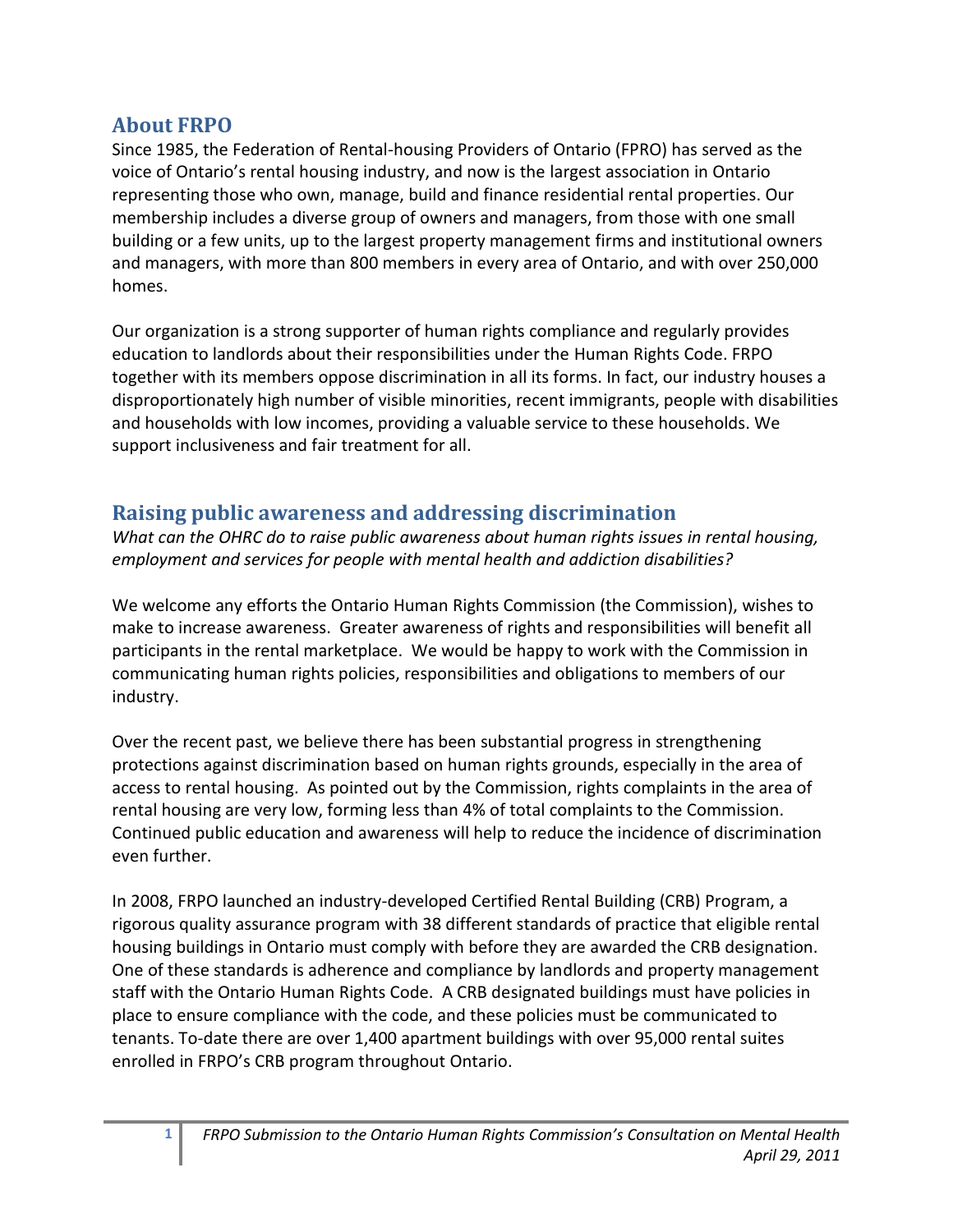We welcome additional efforts to raise awareness provided they are genuinely intended to help avoid instances of discrimination. The most effective solution to reduces instances of discrimination is be to provide relevant education and information directly to owners, managers and others who are suppliers of rental housing. While FRPO continual makes efforts to inform our member housing providers of their legislative rights and responsibilities, there may be providers who require additional direction on how the Human Rights Code impacts their business.

**Some measures the Commission may want to consider include:**

- **Specific information provided by the Commission, for example on the Commission's website, and available at Landlord Tenant Board offices, that is particularly directed to landlords and residential property managers**
- **A simplified booklet or fact sheet of Code requirements for housing providers and landlords**
- **Education seminars for housing providers and other industry professionals (FRPO would be willing to co-host these seminars across Ontario)**
- **Providing representatives from the Commission to meet with organizations to address what specific actions housing providers can take to ensure compliance with accommodation policies, privacy laws and other human rights guidelines. Rental housing is a unique business, and information from the Commission does not specifically address the distinct challenge landlords face with respect to balancing the rights of tenants and employees with mental disabilities and those of other residents.**
- **An anonymous telephone service for housing providers who have inquiries about their obligations under the Code, where housing providers can make specific inquiries about specific situations that related to Code protection, without fear of reprisal by the Commission**

# **Discrimination and Employment**

*What information do employers need about how to meet their obligations under the Human* Rights Code *relating to hiring, evaluating, disciplining or terminating the employment and accommodating the needs of employees with mental health disabilities and/or addictions? What steps can be taken to eliminate discrimination in the workplace?* 

Issues related to an employee's mental health is a complex one and many employers, including rental housing providers, approach it with caution. Housing providers are faced with dual responsibilities to protect the human rights of both their employees and their housing tenants. Staff in rental housing properties have ongoing and close interaction with a wide variety of tenants. Unlike other businesses and places of work, tenants as customers are virtually always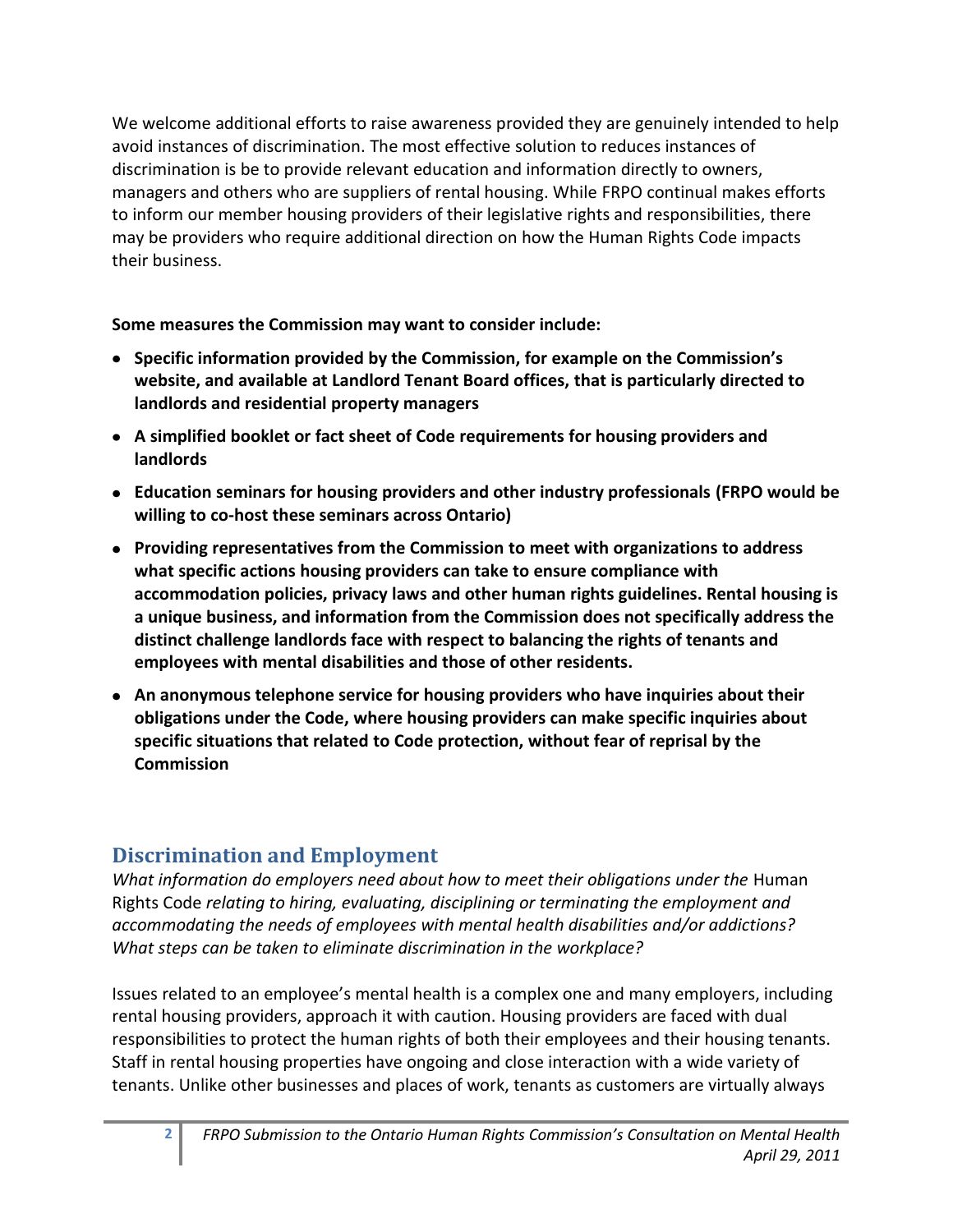present, as the rental property is their home, not simply a business or service that they occasionally frequent.

Mental illness is not always disabling. The term covers a wide range of conditions. Some mental illnesses will produce no noticeable effect on the employee's work, while others can be unmanageable<sup>1</sup>. Some consequences can include diminished performance, absenteeism and difficulty interacting with other staff and tenants.

Further, identifying mental health issues in employment situations is very challenging. Mental health information about an individual is considered private and personal. Rental housing providers are generally not entitled to detailed health information about their employees. This makes it difficult to assess their needs or to adequately and proactively respond to the duty to accommodate employees with mental health illnesses.

Many rental housing providers may fear reprisals or discrimination complaints if they approach employees about performance related issues that are a consequence of disability-related challenges. In order for accommodative solutions to work between employers and employees with mental illnesses, cooperative solutions, including discussions initiated by employers, must be supported by the Commission.

**FRPO recommends the Commission consider the following policies and measures:**

- **Increased education and awareness for employers on identifying and responding to mental health issues**
- **Increased access to supports and services for employers to ensure employees with mental illnesses can overcome any barriers created by their disabilities**
- **Employees with mental health disabilities must submit timely and reasonable requests for accommodation from employers**
- **Employees with mental health disabilities must co-operate with the employer to find the appropriate accommodation**
- **Employees with mental health disabilities must be required to share information with employers about the nature of their illness and the limitations that it causes, and allow the employer time to reach accommodation solutions**
- **Rental housing providers must be permitted to conduct criminal background checks of all employees in an equitable manner to ensure the safety and security of tenants**

 $\overline{\phantom{a}}$ 

<sup>1</sup> Janice B. Payne and Trevor E. Fenton, 2005. *Accommodating Mental Illness in the Workplace: Principles and Practice:* Nelligan O'Brien Payne LLP*:* September 28-29, 2005.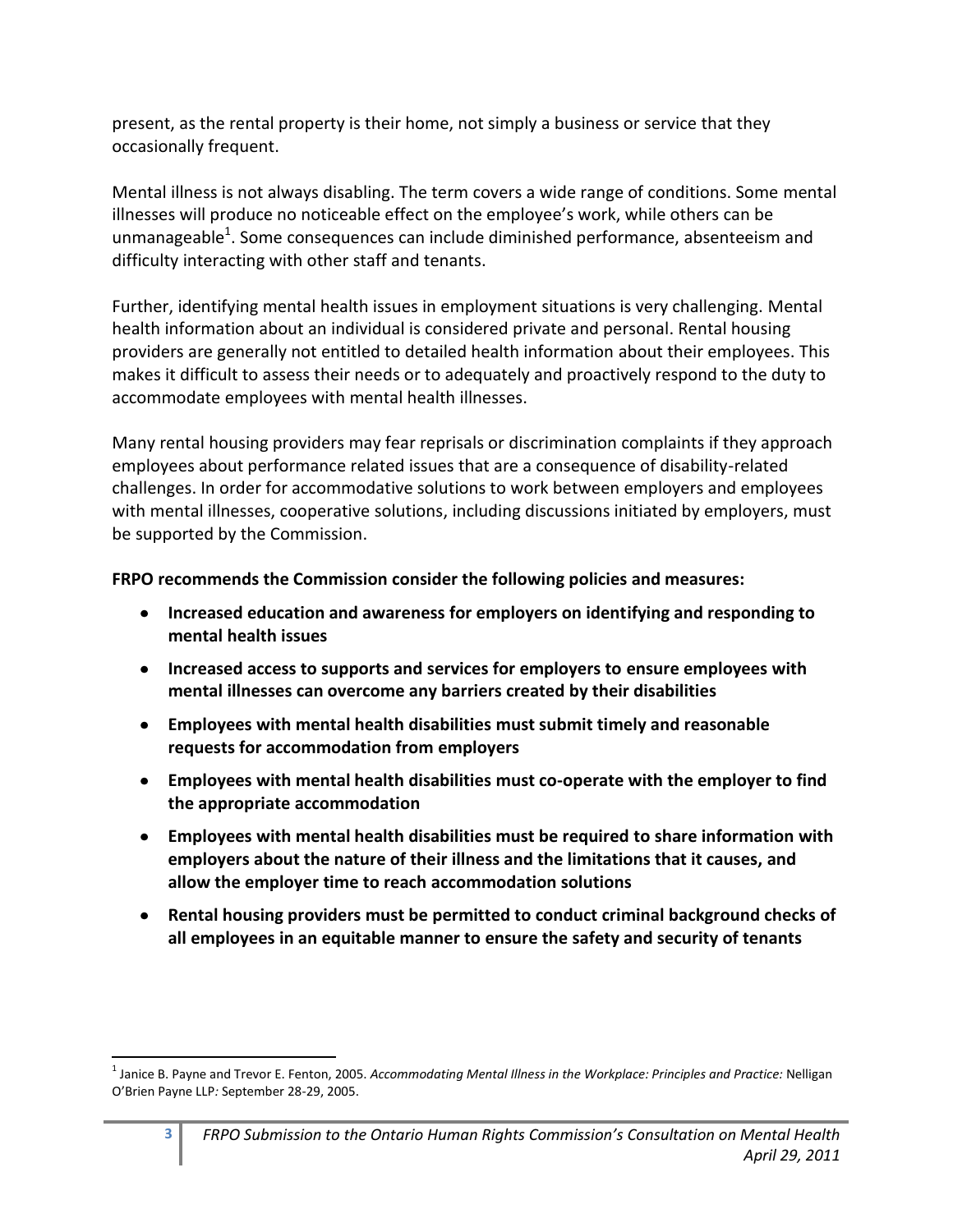# **Discrimination and rental housing**

*What information do private housing providers need to protect the rights of people with mental health disabilities and addictions in tenant selection, during tenancy, and during evictions? What are best practices in the duty to accommodate people with mental health disabilities and addictions in rental housing?*

FRPO commends the Ontario Human Rights Commission for considering the perspectives of residential landlords and property managers during its mental health consultations. FRPO also commented extensively on issues related to disability human rights during the Commission's consultations for its 2008 report, *Right at home: Report on the consultation on human rights and rental housing in Ontario.*

Rental housing providers are often on the front lines of serving those with mental health illnesses. Tenants with mental illnesses are invariably integrated within housing communities, and live alongside other renter households, who also have a broad range of human rights and rights to reasonable enjoyment of their homes that landlords are legally bound to uphold. It is an understatement to suggest that rental housing providers are often faced with conflicting and intersecting responsibilities regarding the rights of tenants.

In its *Right at Home* report, the Commission recognized that many landlords and housing providers in Ontario take their human rights responsibilities seriously. However, the recent concern over mental health rights exists partly because mental health disabilities are not always as apparent or obvious as physical health disabilities. The issues are often much more complex, and the solutions to accommodate tenants who are mentally ill are just as elusive.

The main mental health issues FRPO's consultation feedback will focus on include:

- Information housing providers need
- Tenant Selection Rules under the Human Rights Code
- Accommodation Responsibilities of Landlords
- Stereotyping and the Planning Process (NIMBYism)

#### **Information**

Tenants with disability issues share in the responsibility for making accommodation work. Tenants must take an active role in the process, and provide landlords with all necessary medical and personal information that informs the landlord of any special need specifically required because of their disability. This information must be provided to the landlord in a timely manner, and housing providers in turn must be afforded with a reasonable amount of time to explore and implement solutions.

FRPO has previously noted the lack of coordinated access to community supports and services that may be available to assist landlords in providing the best possible solution and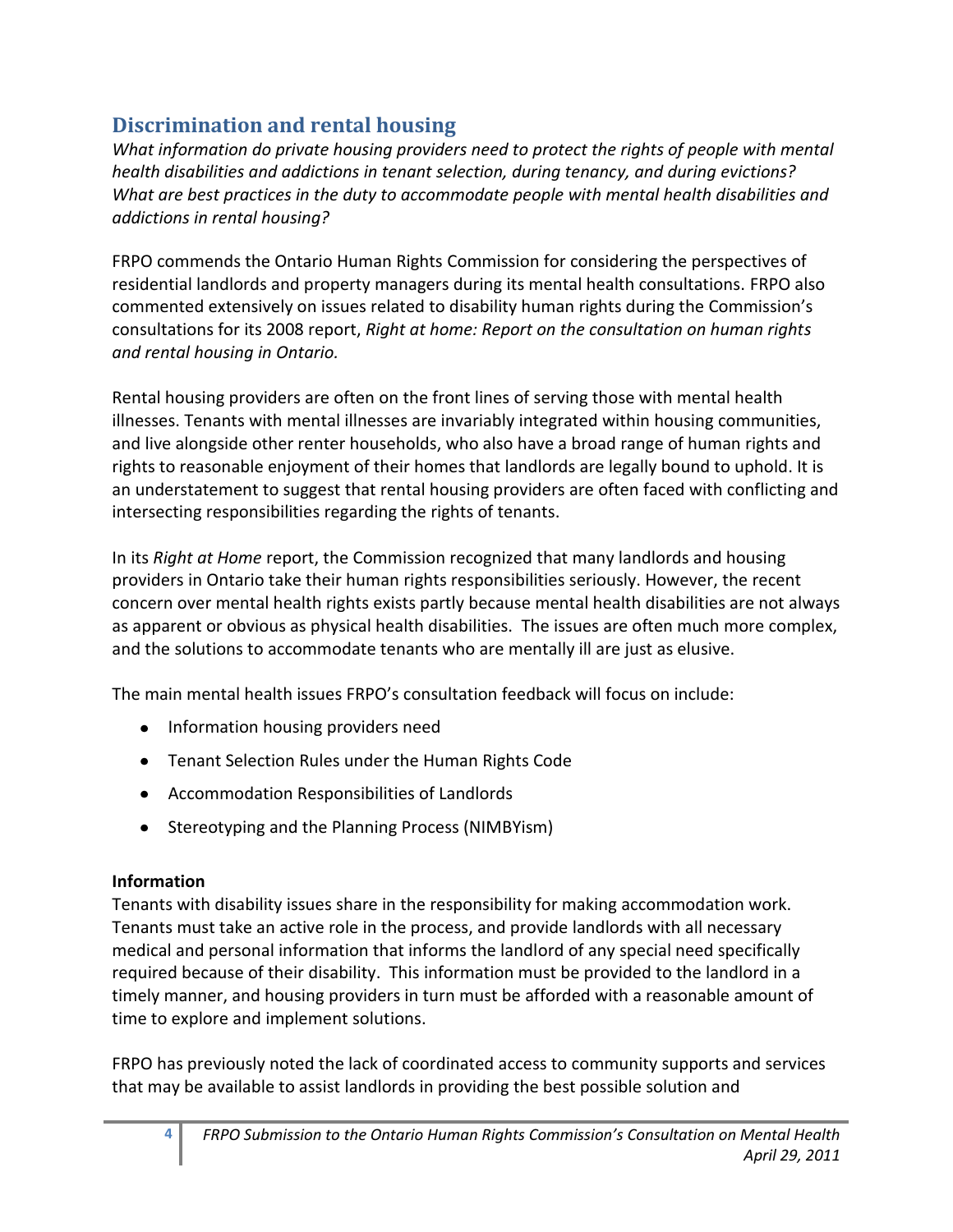accommodation to tenants with mental health issues. Most residential property managers have little or no expertise in addressing mental health issues, and would greatly benefit from information that provides access to government or third-party programs or services within their communities that serve the needs of mentally ill tenants. For example, the Ministry of Community and Social Services, and other appropriate organizations such as the Centre for Addiction and Mental Health, could take a proactive approach in providing all private and public sector landlords with contact information of local support services for those with special needs. This would expedite the efforts of landlords to find the best accommodation solutions for tenants with mental health issues.

#### **Tenant Selection Rules**

The rules around what a landlord is permitted to do in the screening of tenant applications is contained in Ontario Regulation 290/98 under the Human Rights code. Approved by the province over a decade ago, the Regulation outlines a strict and rigorous set of requirements for landlords to ensure all rental applicants are treated fairly. As currently written, the Regulation provides the highest protection against discrimination against all those specifically protected by the Human Rights Code, including the mentally disabled.

FRPO has emphasized to the Commission that the process of selecting prospective tenants is an important aspect of business life for a residential landlord. Often a landlord or leasing agent will not even be aware of the existence of a mental disability for prospective tenants. It is typically only when a tenant with mental health issues has possession of a unit that housing providers and other tenants are alerted to the impact of a disability.

It should be noted that landlords have no ability to terminate business relationships with tenants, except in unusual circumstances. Landlords need the basic ability to assess reasonable information from applicants in order to ensure a high quality of housing is provided to existing tenants. The current interpretation of Regulation 290/98 is fair, reasonable and protects the rights of prospective all tenants, and lets landlords conduct a reasonable assessment through a legitimate business practice. This is important because once a tenant takes possession of a rental unit, they are granted lifetime tenure under Ontario law. FRPO recommends retaining the current framework that allows for landlords to assess prospective tenants based on income information, credit information and references.

#### **Accommodating Tenants with Mental Disabilities**

This is an area where landlords require more help and protection against potentially unlimited requirements to accommodate the disabled or those with special needs. Worst of all, residential tenancies law in Ontario has created a conflict between the statutory duty to protect other tenants' reasonable enjoyment of their rental unit, and human rights code requirements to accommodate potentially disruptive behaviour.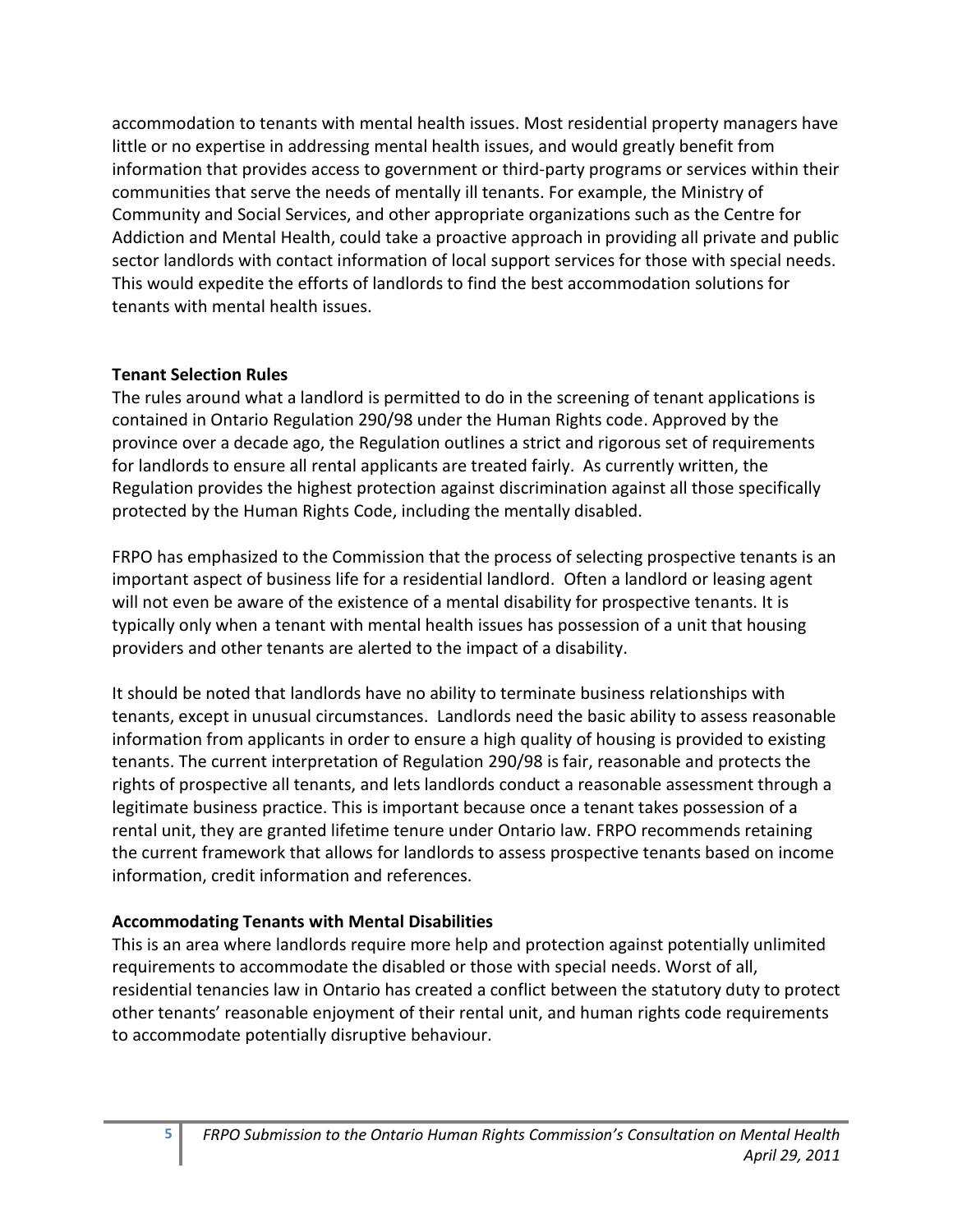One example where these circumstances may arise is where a tenant with a mental illness symptom may behave in a manner that negatively impacts neighbouring tenants (noise, hoarding, violence, etc…). The landlord here must handle the complaints from neighbouring tenants, but is also required to "accommodate" the special needs of the tenant with the hearing disability.

The current approach by the Commission to issues of "accommodation to the point of undue hardship" of the landlord presents significant risk to the rental housing sector. The costs of accommodation can be exorbitant, and there is often little outside assistance from the government. This effectively makes landlords unfunded providers of mental health care, an area we have little expertise or resources to devote.

FRPO has recommended that reasonable and adequate guidelines and standards be set for assessing and implementing accommodation as a response to discrimination under the Code. We also recommend that where special accommodation of special needs tenants is required, the costs should be offset by public funding or government grants.

### **Stereotyping and NIMBYism Affecting Special Needs Housing Supply**

Often the best solution is housing that is fully integrated with special needs supports and services that address the needs of those with certain mental disabilities. However, the planning process in Ontario has fostered a discriminatory Not-In-My-Backyard (NIMBY) attitude by the public and elected officials against special needs housing.

In many cases, community and public opposition to special needs housing creates political barriers that are thrown in the way of affordable or supportive housing developments due to negative public attitudes towards special needs groups.

Housing for those with special needs must often be located in established neighbourhoods with close proximity to support services – as a result there are limited available sites for such housing. Local opposition to new supportive housing discriminates against those with special needs, while efforts to fight NIMBY opposition through the legal process costs significant money and delays the building of supportive housing.

While provincial and federal governments are allocating funding and resources towards these much needed accommodations, too often funds for special needs housing are wasted on legal battles to win local planning approvals. Without clear direction from the provincial government to prevent discrimination at the municipal level, the local planning process will continue to discourage the development of special needs housing.

#### **FRPO recommends the Commission consider the following policies and measures:**

**The Commission should express its support for the current Human Rights Code regulation that defines how a landlord can select prospective tenants**